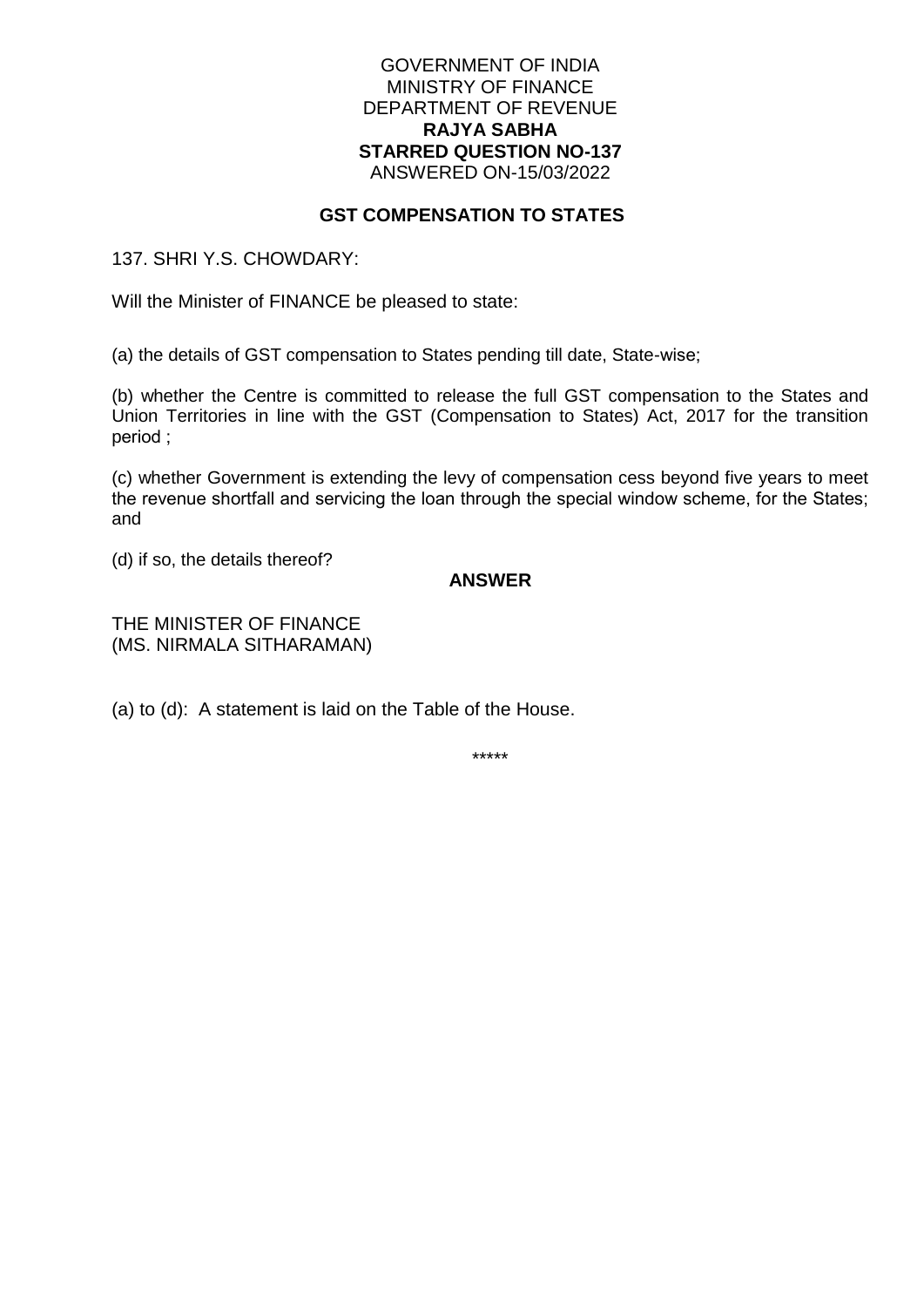## **STATEMENT REFERRED TO IN REPLY TO RAJYA SABHA STARRED QUESTION NO. 137 FOR ANSWER ON 15TH MARCH, 2022**

(a) to (d): For the purpose of payment of compensation to States for any loss of revenue arising on account of implementation of GST for five years, a GST Compensation Cess is levied on select items under Section 8 of the GST (Compensation to States) Act, 2017. This is transferred into a non-lapsable Fund known as GST Compensation Fund which forms part of the Public Account of India as provided in Section 10(1) of the act. All releases of compensation to States are done only out of Compensation Fund as per Section 10(2) of the said Act and not from the Consolidated Fund of India. GST compensation for financial years 2017-18, 2018-19, 2019-20 and 2020-21 has already been paid to the States/UTs. The economic impact of the pandemic has led to higher compensation requirement due to lower GST collection and at the same time lower collection of GST compensation cess.

The issue of shortfall of cess collection into Compensation Fund and GST compensation to States/UTs due to economic impact of the pandemic has been deliberated in 41st, 42nd & 43rd GST council meetings. ₹ 1.1 lakh crore for FY 2020-21 & ₹ 1.59 lakh crore for FY 2021- 22 has been released to States/ UTs as back to back loan to meet the resource of the States/UTs due to shortfall in GST compensation. This arrangement has been finalized after detailed deliberations with the States and all States have opted for this arrangement. Depending on the amount available in the Compensation Fund, Centre has also been releasing the regular GST compensation to States to make up for GST revenue shortfall.

Details of GST compensation yet to be released to the States for FY 2021-22 is as per the **Annexure**. Centre is committed to release full GST Compensation to the States/UTs as per GST (Compensation to States) Act, 2017 for the transition period by extending the levy of Compensation cess beyond 5 years to meet the GST revenue shortfall as well as servicing the loan borrowed through special window scheme.

\*\*\*\*\*\*